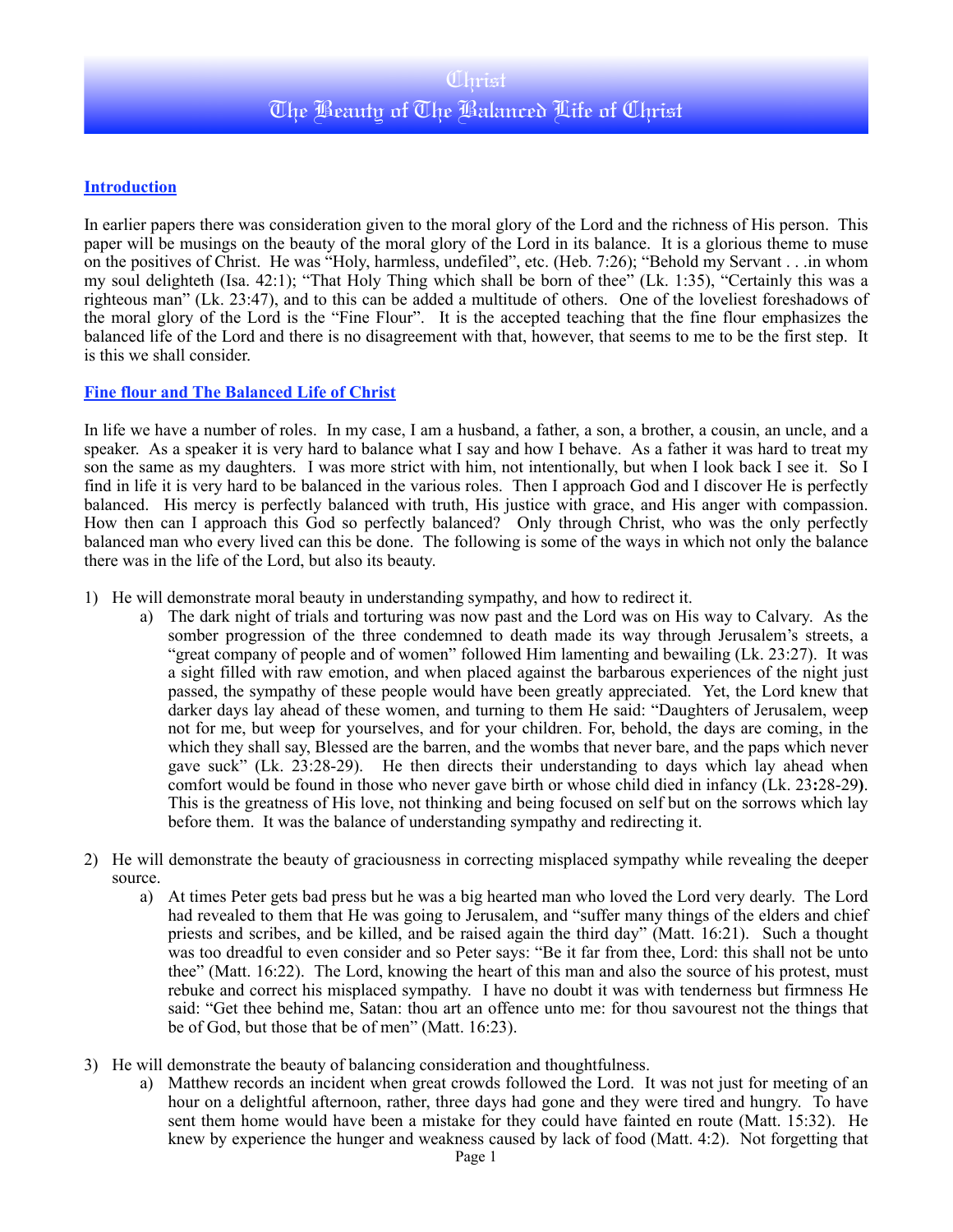experience He felt for them, being considerate of their condition. At times we can be so superficial in dealing with people, but the Lord was not like that. Such consideration and thoughtfulness caused Him to provide food for their bodies (Matt. 14:16-18), and at the same time to learn spiritual lessons. One of those lessons was that which their ancestors had to learn in the wilderness. God is not restricted by the "ordinary" means to provide for humanity. He provided manna, the bread which God gave (Ex. 16:15).

- 4) He will demonstrate the beauty of balancing of being mighty in power, but perfect in understanding.
	- a) In the three recorded resurrections the Lord made, there was the demonstration of power with understanding. Concerning the young man, the Lord delivered him to his mother (Lk. 7:15). This mother was a widow (Lk. 7:12), and the Lord knew the responsibility for the needs of Mary's family (it is understood Joseph was dead) and knew how much she needed him. When the Lord raised Lazarus from the dead he was a living man restricted by grave clothes. To those who would have been amazed by this miracle of power He said: "Loose him, and let him go" (Jn. 11:44). He was perfect in His understanding of what Lazarus needed. What parent cannot feel for Jairus when he heard that his little twelve year old daughter, his only daughter, was dead. Despite the words of the Lord (Mk. 5:36), his heart must have been breaking. Coming to the home he rebuked the mourners (Mk. 5:39), and with the three disciples, the mother and father, He went to where the child lay dead. How perfect in understanding this was. For the child to have been awakened from death and seeing four men, how unsettled she would have been, but there was mum and dad. Furthermore, as we parents know, when a little child is sleeping but needing wakened, we go to them and gently touch their little head or hand, the comforting of a human touch. The Lord took her by the hand and said: "Talitha cumi" (Mk. 5:41). She awoke from the dead and He then commanded for her to be given something to eat (Mk. 5:43).
- 5) He will demonstrate the beauty of balance in tenderness and the subduing of hypocrites.
	- a) The religious authorities were always looking for a way in which to ensnare the Lord. It was a fruitless task for they were seeking to find fault with He who was "the Light of the world" (Jn. 9:5). On this occasion they brought a woman taken in adultery, it was a very delicate situation. The law said she should be stoned (Lev. 20:10), but what would the Nazarene say? The first thing is His silence toward of the leaders as He stoops down and writes on the ground. As they keep asking He gives that memorable response: "He that is without sin among you, let him first cast a stone at her" (Jn. 8:7), and He stoops down again and writes on the ground. Whither it was what He wrote or the combination of what He wrote, and the question asked, they all departed and the woman was left with the Lord. What would he do or say? If He fulfilled the law and had her put to death, where is the love? If she was let go free as if nothing had happened, where was the holiness? He had not been one of her accusers and was the only one who could cast the first stone. What did He do? We watch the beauty of tenderness, speaking to the woman he says: "Woman, where are those thine accusers? Hath no man condemned thee? She answered: "No man, Lord". Note the word "Lord", then we read: "And Jesus said unto her, Neither do I condemn thee: go, and sin no more" (Jn. 8:10-11). The beauty of His tenderness and the subduing of hypocrites by what he spoke and what He wrote is shown here.
- 6) He will demonstrate the beauty of balance in showing tender consideration and thoughtfulness.
	- a) Mark records a very understandable situation when the Lord sent the disciples across the lake. It had been a busy day, and as the ship rolled in the waves the Lord fell asleep. It was a perfect opportunity for the evil one to try to nullify the purposes of God for his defeat through the Lord. He caused a storm to arise and as the winds whipped across the lake, the waves beat into the ship and there was a danger of being "lost at sea". Wakening the Lord with their plaintive but rebuking cry: "Carest Thou not that we perish?", the Lord responds. One of the beauties of this event is the order in which He responds. They were genuinely afraid and to allay their fears the first priority is to remove that which is causing the fear. Speaking to the wind and seas He rebukes the wind, and to the waves He says: "Peace, be still" (Mk. 4:37-39). How very thoughtful of Him.